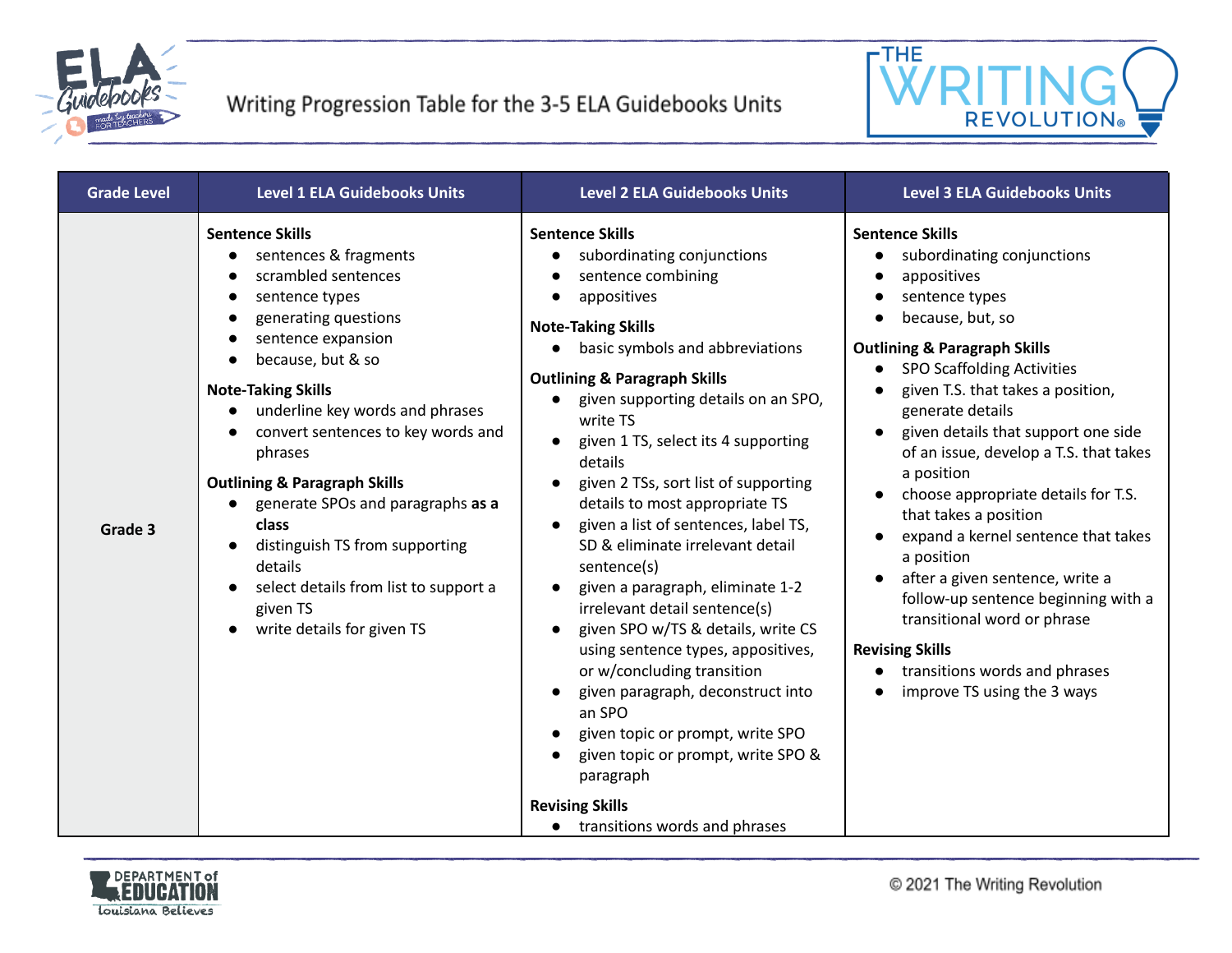



| <b>Grade Level</b> | <b>Level 1 ELA Guidebooks Units</b>                                                                                                                                                                                                                                                                                                                                                                                                                                                                                                                                                                                                                                                            | <b>Level 2 ELA Guidebooks Units</b>                                                                                                                                                                                                                                                                                                                                                                                                                                                                                                                                                                                                                                                                                                                                                                                                                                                                                         | <b>Level 3 ELA Guidebooks Units</b>                                                                                                                                                                                                                                                                                                                                                                                                                                                                                                                                                                                                                                                                                                                                         |
|--------------------|------------------------------------------------------------------------------------------------------------------------------------------------------------------------------------------------------------------------------------------------------------------------------------------------------------------------------------------------------------------------------------------------------------------------------------------------------------------------------------------------------------------------------------------------------------------------------------------------------------------------------------------------------------------------------------------------|-----------------------------------------------------------------------------------------------------------------------------------------------------------------------------------------------------------------------------------------------------------------------------------------------------------------------------------------------------------------------------------------------------------------------------------------------------------------------------------------------------------------------------------------------------------------------------------------------------------------------------------------------------------------------------------------------------------------------------------------------------------------------------------------------------------------------------------------------------------------------------------------------------------------------------|-----------------------------------------------------------------------------------------------------------------------------------------------------------------------------------------------------------------------------------------------------------------------------------------------------------------------------------------------------------------------------------------------------------------------------------------------------------------------------------------------------------------------------------------------------------------------------------------------------------------------------------------------------------------------------------------------------------------------------------------------------------------------------|
| Grade 4            | <b>Sentence Skills</b><br>sentences & fragments<br>scrambled sentences<br>$\bullet$<br>sentence types<br>$\bullet$<br>generating questions<br>$\bullet$<br>sentence expansion<br>$\bullet$<br>because, but & so<br>$\bullet$<br>subordinating conjunctions (start<br>with Before, After, If)<br><b>Note-Taking Skills</b><br>underline key words and phrases<br>$\bullet$<br>convert sentences to notes<br><b>Outlining &amp; Paragraph Skills</b><br>generate SPOs and paragraphs as a<br>class<br>distinguish TS from supporting<br>details<br>select details from list to support a<br>given TS<br>write details for given TS<br>generate SPOs and paragraphs<br>$\bullet$<br>independently | <b>Sentence Skills</b><br>subordinating conjunctions<br>$\bullet$<br>sentence combining<br>$\bullet$<br>appositives<br>$\bullet$<br><b>Note-Taking Skills:</b><br>convert key words & phrases,<br>abbreviations & symbols into<br>sentences<br><b>Outlining &amp; Paragraph Skills</b><br>given a topic, write TS 3 ways<br>given supporting details, write TS<br>given 1 TS, select its 4 supporting<br>details<br>given 2 TSs, sort list of supporting<br>details to most appropriate TS<br>given a list of sentences, label TS,<br>SD & eliminate irrelevant detail<br>sentence(s)<br>given a paragraph, eliminate 1-2<br>irrelevant detail sentence(s)<br>given SPO w/TS & details, write CS<br>in 3 ways<br>given paragraph, deconstruct into<br>an SPO<br>given topic or prompt, write SPO<br>given topic or prompt, write SPO &<br>paragraph<br><b>Revising Skills</b><br>transitions words and phrases<br>$\bullet$ | <b>Sentence Skills</b><br>appositives<br>$\bullet$<br>sentence types<br>because, but, so<br>subordinating conjunctions<br>$\bullet$<br><b>Outlining &amp; Paragraph Skills</b><br><b>SPO Scaffolding Activities</b><br>$\bullet$<br>given T.S. that takes a position,<br>generate details<br>given details that support one side<br>of an issue, develop a T.S. that takes<br>a position<br>choose appropriate details for T.S.<br>that takes a position<br>expand a kernel sentence that takes<br>a position<br>after a given sentence, write a<br>follow-up sentence beginning with a<br>transitional word or phrase.<br>Sentences should be based on an<br>argumentative topic<br><b>Revising Skills</b><br>transitions words and phrases<br>improve TS using the 3 ways |